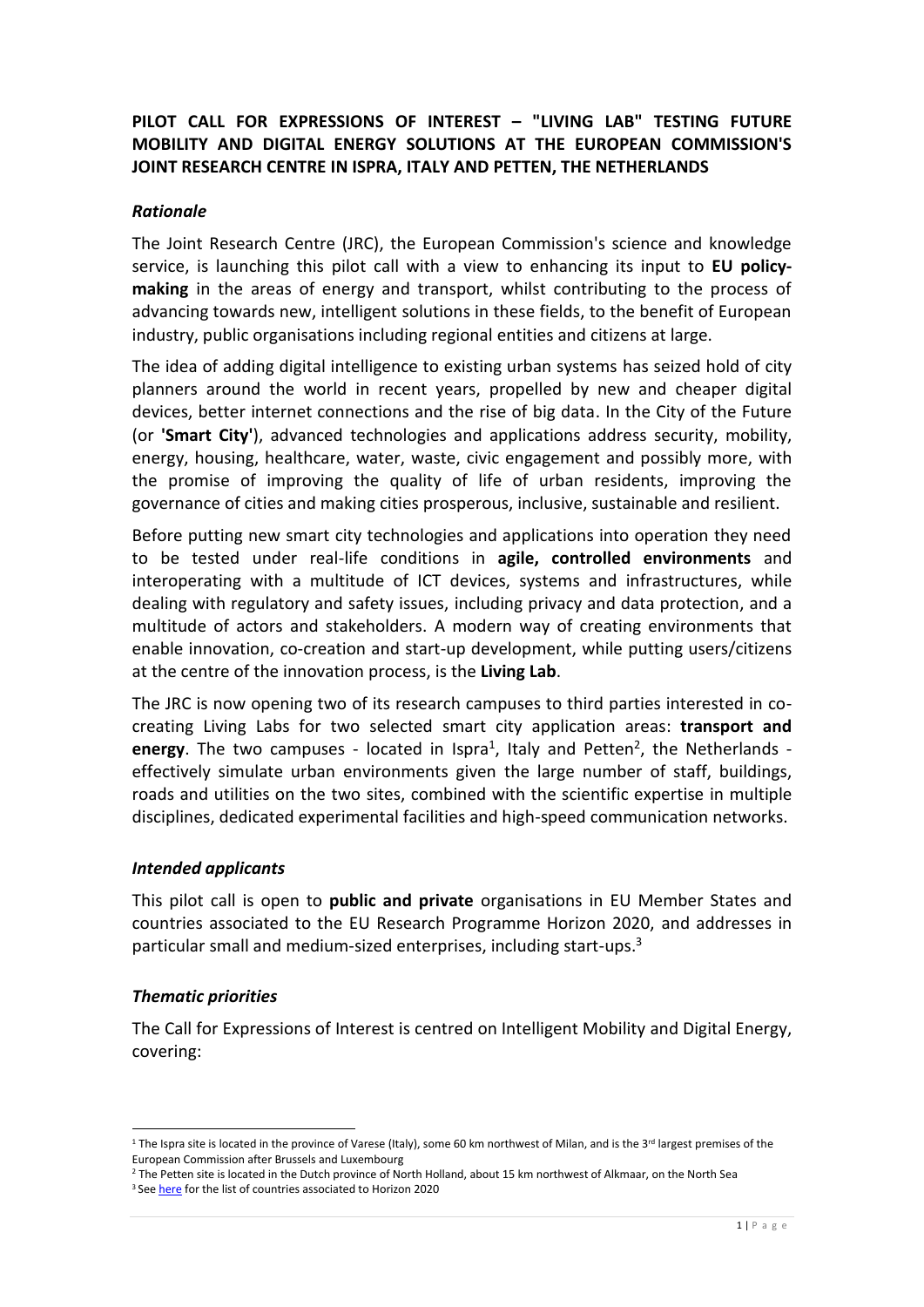# **Future Mobility Solutions Lab (Ispra)**, encompassing:

- Pre-trip and real-time ride-sharing services allowing staff and visitors to plan, or arrange at very short notice ad-hoc shared rides (including navigation assistance for the pick-up);
- Door-to-door automated delivery services for handling the distribution of internal mail and small-volume goods;
- Vehicle connectivity and communication (V2X), in particular for what concerns the European standard for vehicular communication (ITS G5) and the Long Term Evolution of Vehicle to everything (LTE-V2X) approaches;
- Automated shuttle and/or robo-taxi services;
- Clean vehicle solutions, including retrofitting technologies to reduce pollutant emissions of existing vehicles and systems to support the deployment of alternative fuel infrastructures.

Proposals concerning other types of Innovative Mobility Solutions will also be taken into consideration.

# **Digital Energy Solutions Lab (Ispra/Petten),** encompassing:

Innovative Internet of Things (IoT) solutions for smart-home and smart-city energy management, air/water quality monitoring and well-being, and related components and technologies, such as:

- Smart meters, sensors and devices for the collection of energy, environmental and well-being data; infrastructure for renewable energy production, energy storage and e-mobility, smart lampposts, etc.;
- ICT infrastructure (communication protocols, network units and gateways);
- Interactive user interfaces (e.g. apps, web-portals), geographic information systems and tools for data analytics.

Proposals concerning other types of Digital Energy Solutions will also be taken into consideration.

Given the apparent synergies, proposals may also address future mobility and digital energy topics in combination, using the labs as an integrated "smart city and urban platform" prototype. Furthermore, the JRC welcomes proposals that are more ambitious than on-off tests.

# *Benefits to applicants*

Both the Ispra and Petten sites of the JRC provide unique opportunities for creating testbeds for Living Labs in the afore-mentioned areas, for organisations looking to experiment and evaluate innovative concepts and technologies in a pre-competitive, yet real-life environment. Applicants will benefit from the following assets and services, provided by the JRC (see also 'Financial regime' below):

 A **city-like, yet controlled test environment**, featuring in Ispra some 2 300 people daily, over 130 buildings, 36 km of roads, and all the logistical services that are necessary to run a small town, including energy generation and water provision. All this is in a fenced-in area of some 167 ha providing a safe and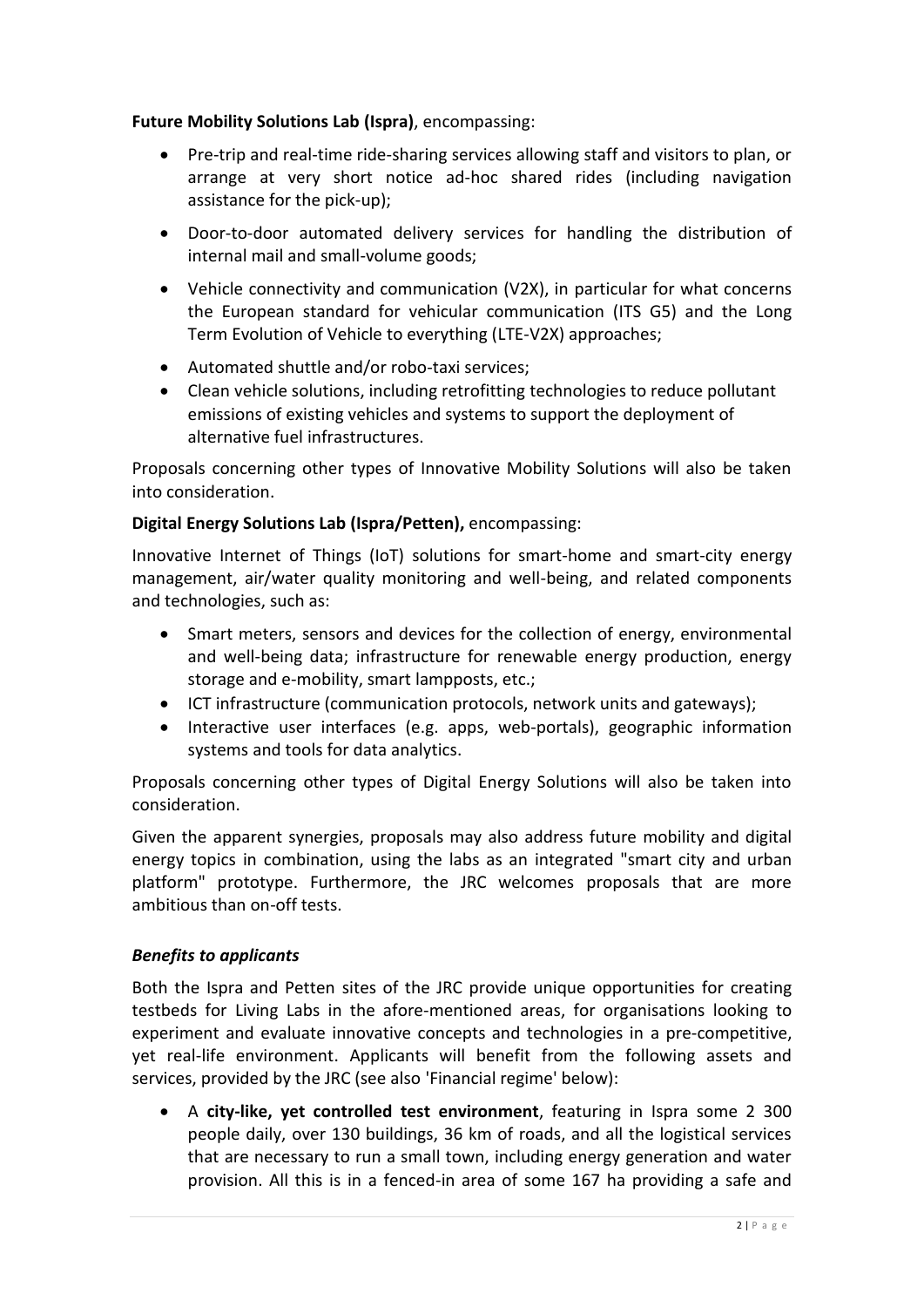secure environment, in which the JRC applies Italian law (related to safety, transportation, highway code and such like) under its own responsibility. The JRC Petten site is part of a larger campus hosting other research organisations in the energy and health fields, as well as some 250 staff and 26 buildings. Both sites embrace a technology-oriented culture and receive high numbers of visits from leading scientists, policy makers and thought leaders from all over the world. The sites are also frequently visited by students from schools of the hosting country.

- **State-of-the-art laboratories and technical support,** including smart grid interoperability laboratories and vehicle testing facilities as well as special technical infrastructure (e.g. ground or aerial sensing or specific infrastructural adaptations) and use of the JRC Makerspace and technical workshops on the Ispra site.
- **Scientific expertise** across a wide range of topics combined with knowledge of the policy context including expertise on real-time simulation, block chain and cyber-security research, as well as high-performance computing, to mention but a few.
- **Advanced digital infrastructures**, including facilities for smart grids, smart homes, smart mobility and advanced communication testing, all of which rely on the international high-speed data network for research and education (GEANT)<sup>4</sup> . Mentoring on
- **Future deployment and commercialisation**.

In addition, subject to availability, the JRC may offer assistance to users concerning the arrangement of accommodation, transport and any other logistics needed for the stay at the site, including the provision of temporary office space.

# *Benefits to the JRC*

1

The JRC is embarking on creating Living Labs at its sites to:

- Enhance the JRC's input to **EU policy-making,** particularly in the areas of energy and transport, with the insights gained from the field tests and demonstration activities expected to originate from this call. This applies not only to new regulation but also to the monitoring of the implementation of existing regulation.
- Develop the JRC's profile as a Living Lab for new smart city technologies, service models and participatory approaches, as a showcase for **city mayors**, local and regional authorities and the citizens at large.
- Network with **other Living Labs** by sharing test data and results (if not protected), addressing issues of common concern (e.g. related to privacy) and leveraging the potential for uptake, thanks to a wider community.

<sup>&</sup>lt;sup>4</sup> A complete overview of the laboratories and facilities is availabl[e here.](https://ec.europa.eu/jrc/en/research-facilities)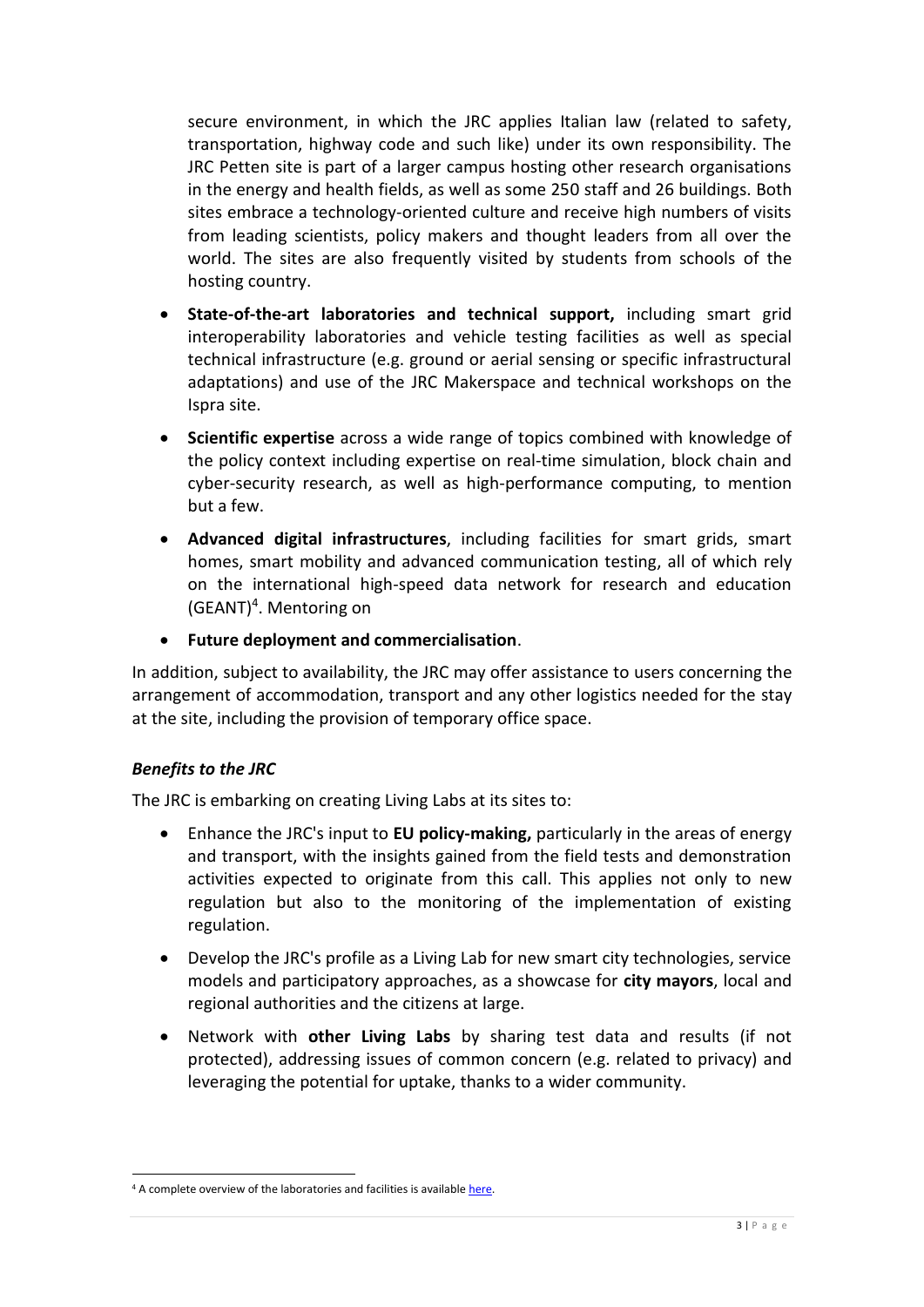# *Financial regime*

All resources, services and materials made available by the JRC on the one hand, and by the applicant in support of the collaborative project are considered 'in kind' and **no money will flow either way**. The same principle applies to the cost of transport and subsistence incurred by the applicant's team when visiting/staying at the relevant JRC site.

#### *How to apply*

Interested parties are kindly invited to use the **Proposal Submission Form** for their expression of interest and submit it to the email address provided at the bottom of the form. The submission should include:

- **Administrative information** and identification of the chosen Living Lab.
- Brief **outline** of the Living Lab Project (three pages max) including: abstract, description of activities to be conducted and deliverables, scientific and technical value, co-creation approach, originality and innovation, market uptake potential; benefit and added value to the User Institution; relevance to the focus area of the call and to the local features at the JRC; added-value to site services and operations; infrastructure requirements (towards the JRC) and timeframe.
- **Project management team** and list of references, images, web-links, etc. supporting the proposal.

During preparation of the expressions of interest organisations are encouraged to contact, and if deemed useful, visit the JRC sites targeted in this Call.

This call is open until **31/12/2021** and proposals may be submitted at any stage.

# *Selection and kick off*

A JRC internal expert panel will evaluate incoming applications, using the criteria of:

- Scientific and technical value, innovation and market applicability/uptake potential (weight: 25%);
- Relevance to EU policy context (weight: 25%);
- Relevance to the local features of the JRC site (weight: 25%);
- Feasibility of implementation as to cost and competencies needed (weight: 25%).

The JRC will contact shortlisted applicants with a view to arranging a meeting at the Ispra or Petten site in order to discuss:

- Technical implementation of the proposal;
- Legal and financial parameters, including arrangements to ensure full compliance with data protection legislation;